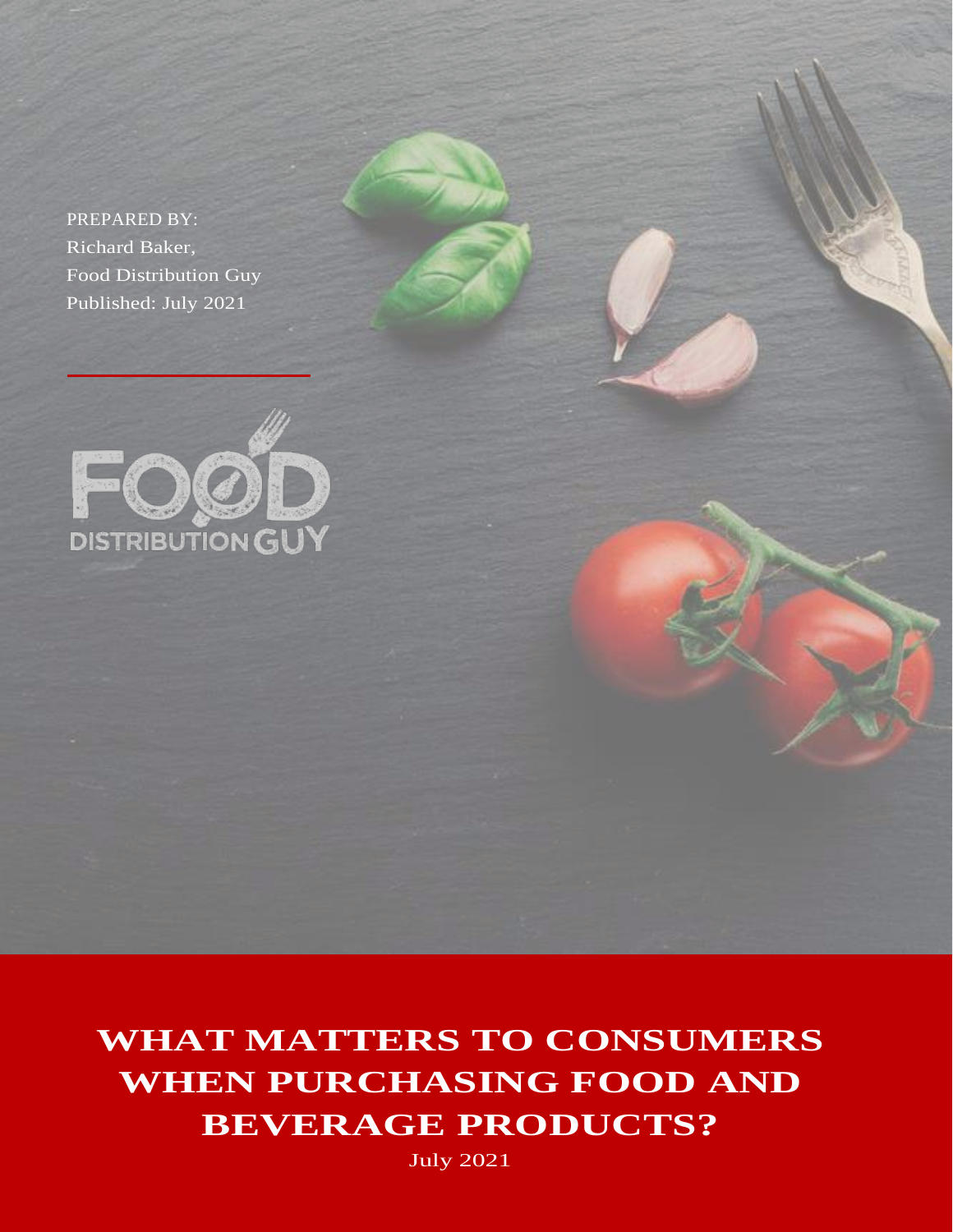Consumers are grocery shopping with an ever-expanding perspective on overall health and well-being. In addition to health, they seek, affordability, clear labeling, food safety, taste, and transparency. During the pandemic, consumers have shopped for foods to boost immunity and prevent illness. L.E.K. Consulting's 2018 food and beverage study revealed:<sup>1</sup>

- 1. 93% of consumers want to eat healthy at least some of the time, with 63% trying to eat healthy most or all of the time.
- 2. Consumers want their food to have an increasingly wide range of benefits.
- 3. Consumers will pay more for food that delivers the benefits it claims.

The global health and foods market is forecasted to top \$1T dollars by 2027 growing at an annual CAGR of 4.8% between the period 2020 – 2027. This market was valued at \$764.2B in 2020.<sup>2</sup>

This report summarizes DNV's findings of their 2020 survey titled:

## *"What Matters to Consumers When Purchasing Food and Beverage Products"?*

Their respondents (50% male, 50% female) engaged all groups over the age of 18 years old, encompassing a global perspective – North America, South America, Europe, and Asia.

#### **CONSUMER**

- The consumer trust brands to provide safe food:
	- ➢ 85% of consumers take food safety for granted for branded packaged foods vs 70% for non-packaged food and 68% for unbranded packaged.
- There is a higher trust in branded packaged goods than those that are unbranded:
	- $\triangleright$  Non-packaged loose foods 80%.
	- $\triangleright$  Branded packaged 85%.
	- $\blacktriangleright$  Un-branded packaged 69%.
- Direct individual impact issues that concern people the most:
	- $\triangleright$  Food safety 55%.
	- $\blacktriangleright$  Health issues 53%.
	- $\triangleright$  Environmental 38%.
	- $\triangleright$  Social aspects 35%.
- Top 4 issues on which consumers would welcome more information and transparency:

# **1. Health Issues**

• The top 4 areas consumers would like more information and transparency when it comes to health issues:

- $\triangleright$  Product content clearly indicated 65%.
- $\triangleright$  Food safety secured from fam to fork 63%.
- $\triangleright$  Proper hygiene to prevent contamination 59%.
- $\triangleright$  Allergens or potentially dangerous ingredients 57%.

<sup>1</sup> Consumers Say They Want to Eat Healthy, [www.foodindustryexecutive.com,](http://www.foodindustryexecutive.com/) 2019

<sup>&</sup>lt;sup>2</sup> Global Health and Wellness Foods Industry, [www.globalnewswire.com,](http://www.globalnewswire.com/) October 2020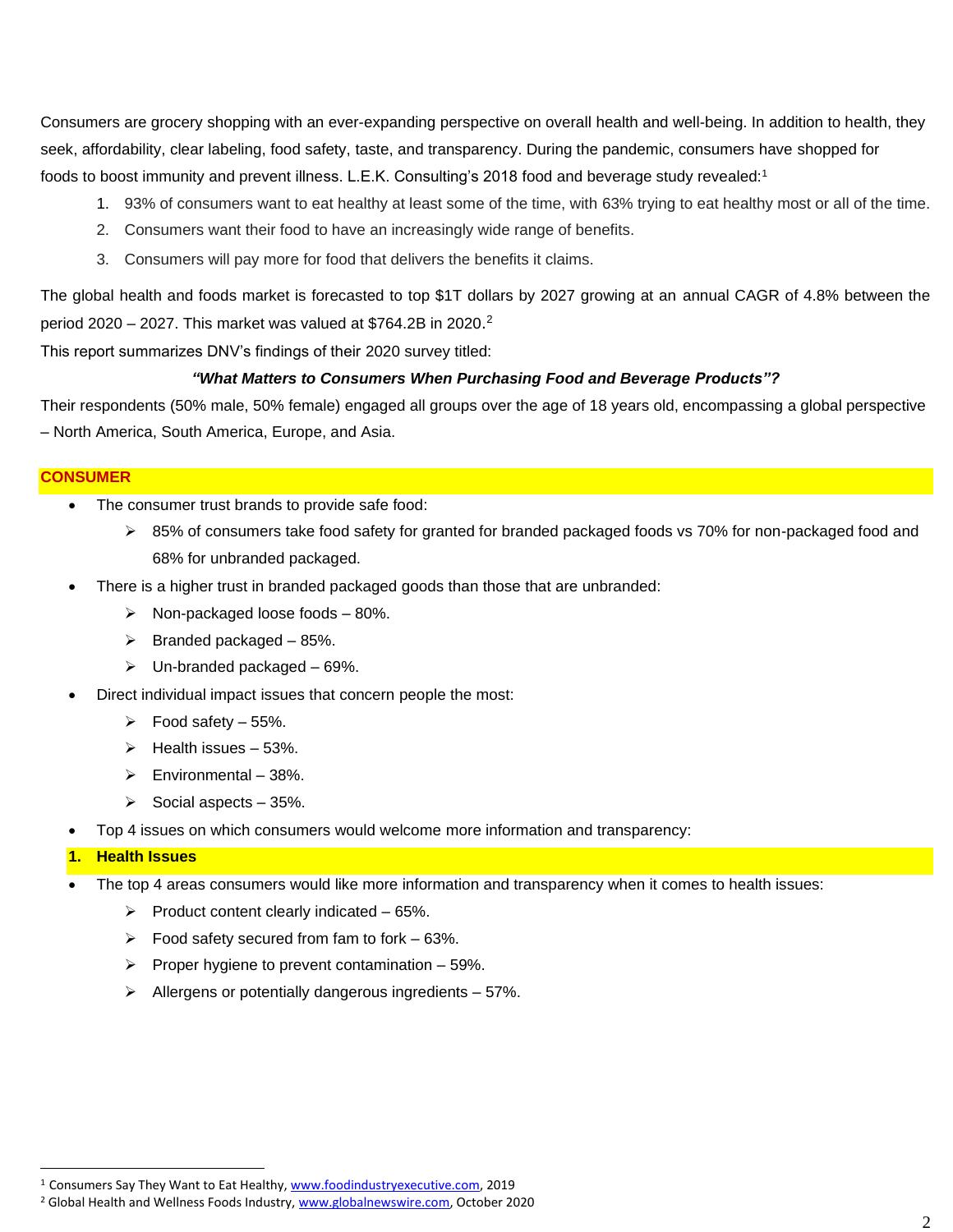#### **2. Environmental Issues**

- The top 4 areas consumers would like more information and transparency when it comes to environmental issues:
	- $\triangleright$  Sustainable packaging / reduce plastic 68%.
	- $\triangleright$  Organic ingredients / reduce pesticides 58%.
	- $\triangleright$  Reduce greenhouse gas emissions 51%.
	- $\triangleright$  Restoration of natural habitats.  $-50\%$ .

#### **3. Social Aspects**

- The top 4 areas consumers would like more information and transparency when it comes to social aspects:
	- $\triangleright$  Reduce food waste 61%.
	- $\blacktriangleright$  Healthy working conditions 56%.
	- $\blacktriangleright$  Human rights 56%.
	- $\triangleright$  Worker empowerment 38%.

#### **4. Other Sustainability Issues**

- The top 4 areas consumers would like more information and transparency when it comes to other sustainability issues:
	- $\triangleright$  Origin of the product / ingredients 64%.
	- $\triangleright$  Respect for animal welfare 53%.
	- Total carbon footprint specified 44%.
	- Vegan or animal-based ingredients clearly specified 39%.

#### **TOP TRANSPARENCY ISSUES**

- Transparency on product ingredients and food safety that matter the most and are outlined on the product packaging:
	- ➢ 25% product content clearly identified.
	- ➢ 24% Origin of the products ingredients.
	- ➢ 23% Proper hygiene to prevent contamination.
	- ➢ 22% Sustainable packaging to reduce plastic and other waste.
	- ➢ 21% Food safety secured from farm to fork.

## **CONSUMERS PRIMARY SOURCE OF INFORMATION**

- Consumers look to the product more than any other channel for their source of information:
	- ➢ Labels / QR Codes or text written on products 49%.
	- $\triangleright$  Product's website 31%.
	- $\triangleright$  Advertising 28%.
	- $\triangleright$  Family / friends 27%.
	- $\geq$  Social media 24%.
	- $\triangleright$  On-line blogs by influencers 14%.
- Table 1 breaks downs consumers Top 5 primary sources of information by age.